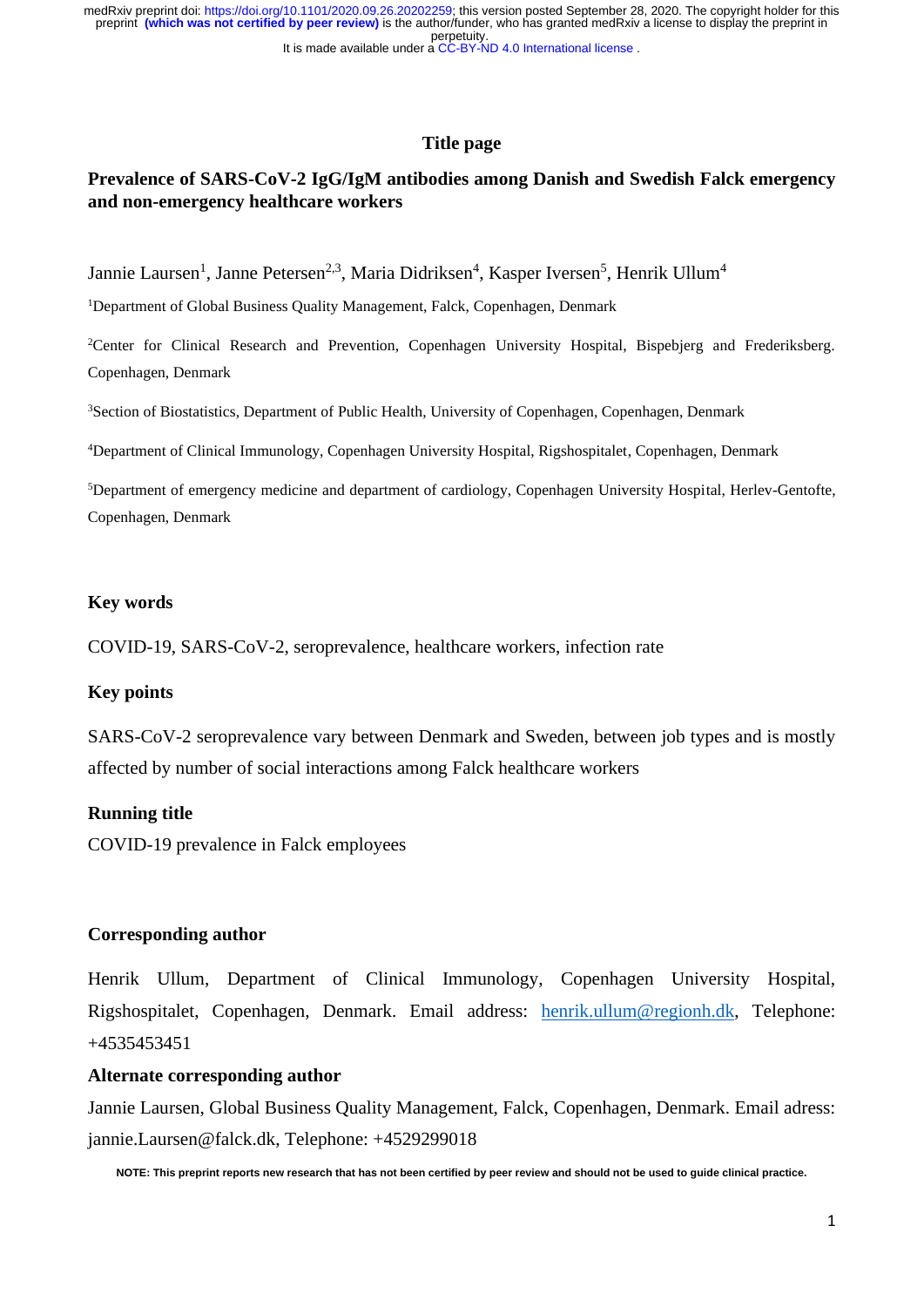## **Abstract**

Background: Knowledge about the COVID-19 outbreak is still sparse especially in a cross-national setting. COVID-19 is caused by a SARS-CoV-2 infection. The aim of the study is to contribute to the surveillance of the pandemic by bringing new knowledge about SARS-CoV-2 seropositivity among healthcare workers and evaluating whether certain job functions is associated with a higher risk of being infected, and to clarify if such association is mediated by the number of individuals that the employees meet during a workday. Finally, we will investigate regional and national differences in seroprevalence.

Methods: A bi-national prospective observational cohort study including 3,272 adults employed at Falck in Sweden and Denmark. Participants were tested for SARS-CoV-2 antibodies every second week for a period of 8 weeks from June 22, 2020 until August 10, 2020. Descriptive statistics as well as multivariable logistic regression analyses were applied.

Results: Of the 3,272 Falck employees participating in this study, 159 (4.9%) tested positive for SARS-CoV-2 antibodies. The seroprevalence was lower among Danish Falck employees than among those from Sweden (2.8% in Denmark and 8.3% in Sweden). We also found that number of customer or patient contacts during a workday was the most prominent predictor for seropositivity, and that ambulance staff was the most vulnerable staff group.

Conclusions: Our study presents geographical variations in seroprevalence within the Falck organization and shows evidence that social interaction is one of the biggest risk factors for getting infected with SARS-CoV-2.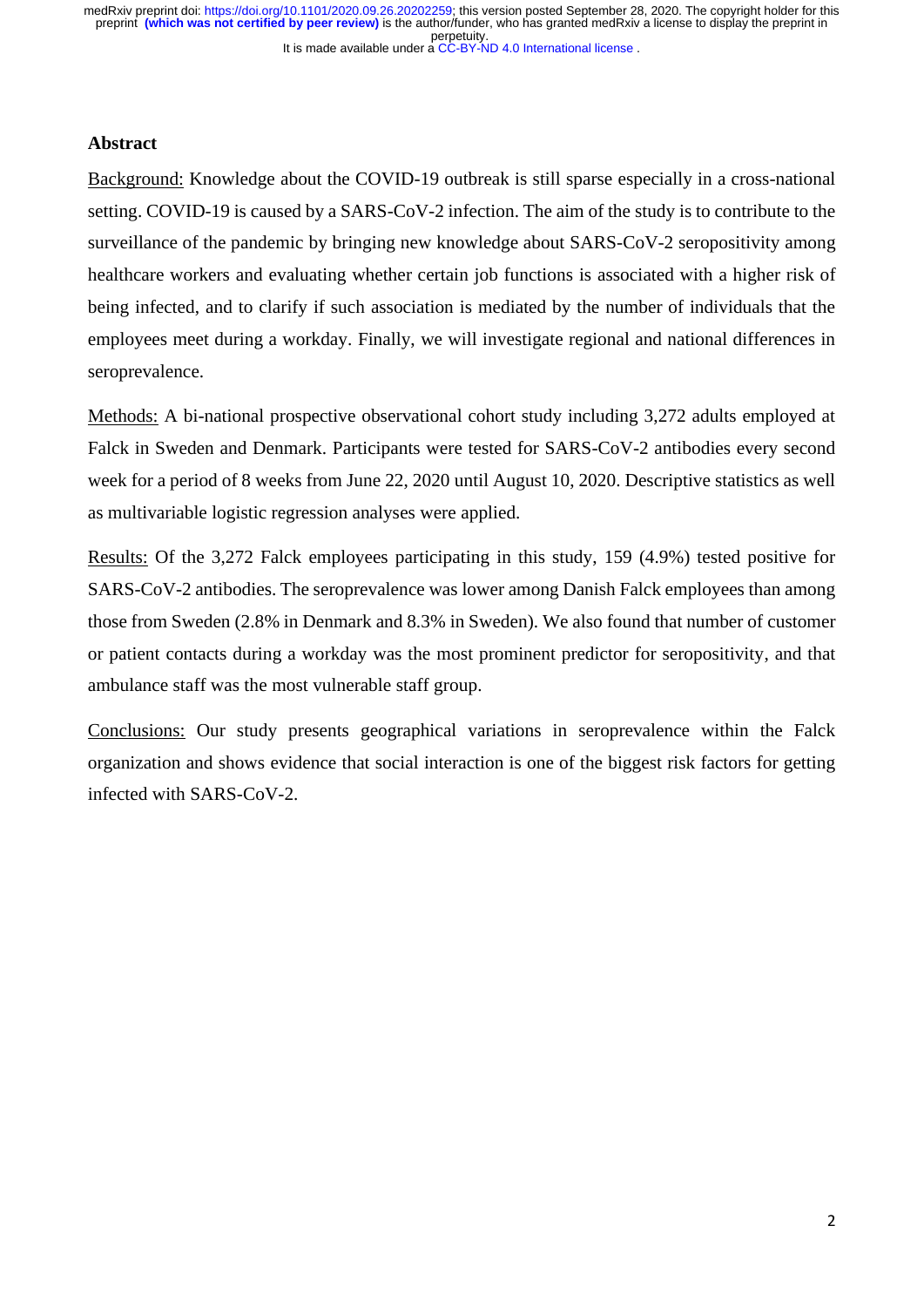# **Introduction**

In December 2019, the first case of COVID-19 caused by severe acute respiratory syndrome coronavirus 2 (SARS-CoV-2) was identified. On January  $30<sup>th</sup>$ , 2020, the World Health Organization (WHO) declared the SARS-CoV-2 outbreak to be a public health emergency of international concern[1]. Later it evolved into a pandemic and to date, there have been more than 25 million confirmed cases worldwide, of whom 800,000 have died while infected with the virus[2].

Several strategies for preventing the spread of the virus have been implemented across the world. A strong strategy, which have been widely used, is social distancing. However, for some job functions in the health care sector, this strategy is not feasible to apply. Studies from Denmark and Italy have found a higher seroprevalence among healthcare workers than among the general population[3-5]. Healthcare workers therefore have a particularly high risk of COVID-19.

Falck is a rescue corps employing more than 30,000 healthcare workers worldwide. Most individuals employed by Falck have job functions that put them at risk of being infected with SARS-CoV-2 through interactions with customers or patients. Because such interactions vary between job functions, it is possible that the risk of infection does too. Ambulance staff are presumed to be in high risk of being exposed to individuals infected with SARS-CoV-2, whereas health professionals at clinics mainly interact with the same clients and are therefore not subjected to new people on daily basis. This staff group may therefore have a smaller risk of infection. Moreover, office workers who do not come in contact with either customers or patients may have the lowest risk. Falck also employ part-time firefighters with variable job functions, making it difficult to speculate on the potential level of exposure to SARS-CoV-2 infected individuals. To protect patients, employees and family members of employees from getting infected with SARS-CoV-2, Falck has taken several preventive measures. These varied between Denmark and Sweden as Falck adhered with governmental guidelines. Specific measures taken included hosting telephone or video consultations with patients whenever possible. Moreover, if patients or employees experience any symptoms potentially related to COVID-19, such as fever, coughing, sore throat, headache or sore muscles, they have not been allowed to show up in a clinic. In addition to this, Falck encouraged all patients to have focus on their hygiene and scheduled extra time in between patients for the employees to disinfect. In Denmark, ambulance staff were asked to were masks if they suspected the patient to have COVID-19, while Swedish ambulance staff were asked to were masks at all patient contacts and if they suspected a patient to be infected, they were asked to were complete protective equipment.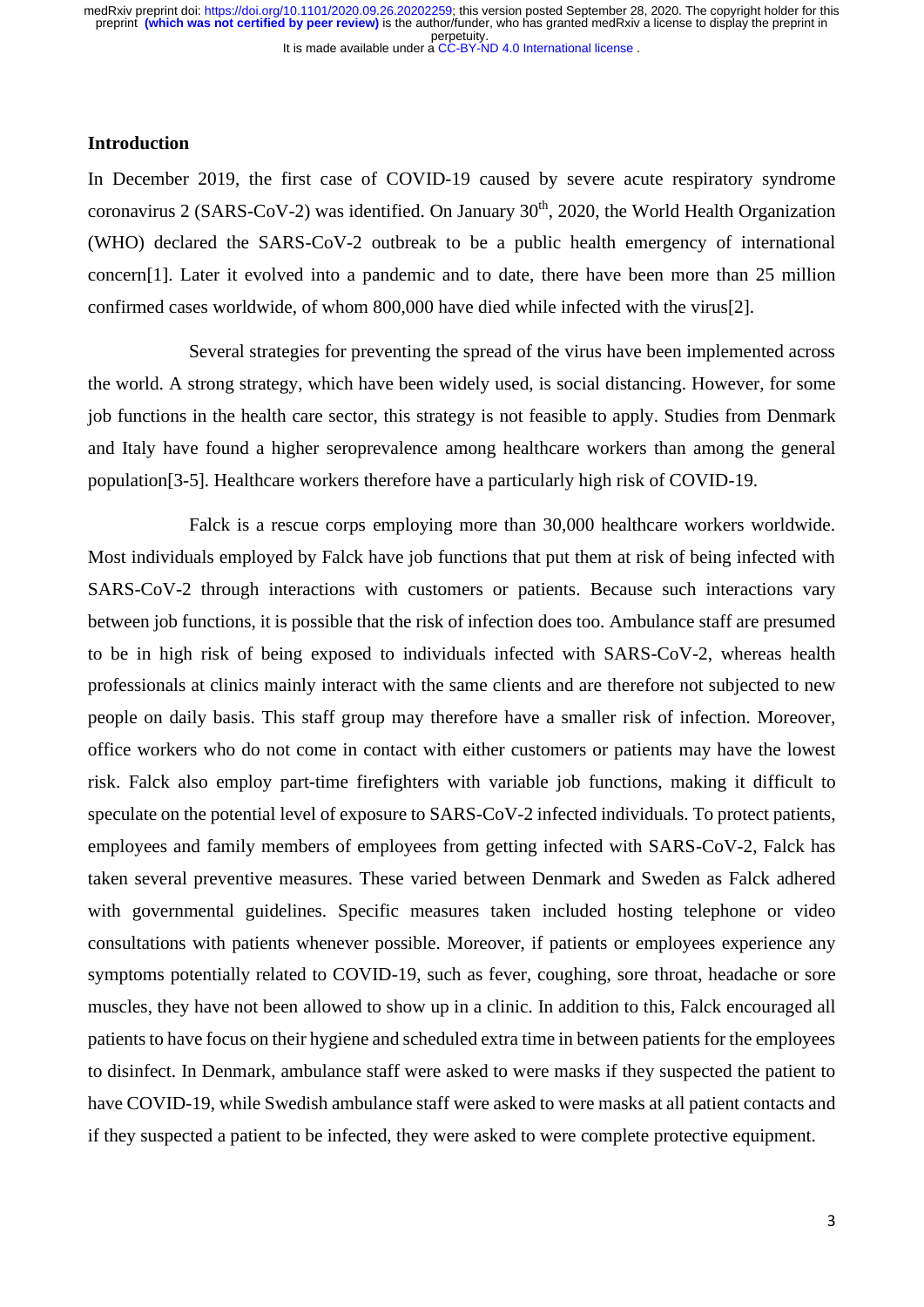Falck has 8,000 employees in Denmark and 2,000 in Sweden. For the present study we have tested 2,024 Falck employees in Denmark and 1,248 in Sweden for SARS-CoV-2 antibodies every other week across a period of two months. The aim of the study was to contribute to the surveillance of the pandemic and to bring new knowledge about SARS-CoV-2 seropositivity among healthcare workers by evaluating whether Falck employees with certain job functions have a higher risk of being infected, and to clarify if such association is mediated exclusively by the number of individuals that the employees meet during a workday. Finally, the study investigates regional and national differences in seroprevalence.

#### **Methods and materials**

This is a bi-national prospective observational cohort study including 3,272 individuals above 18 years old. Participants were included on account of being Falck employees. All Falck employees in Denmark ( $n = 8,000$ ) and Sweden ( $n = 2,000$ ) were asked to participate in the study and 25.3% of Danish employees agreed, while 62.4% of the Swedish did. Participants were tested for SARS-CoV-2 antibodies every second week for a period of 8 weeks from June 22, 2020 until August 10, 2020.

#### *Assessing seroprevalence*

IgG and IgM antibodies against SARS-CoV-2 were measured in whole blood using the Livzon lateral flow test (Livzon Diagnostics, Zhuhai, Guangdong, China), which we validated with a specificity of 99.54% (95% CI: 98.7-99.9) and a sensitivity of 82.58% (95% CI: 75.7-88.2)[3]. The tests were done by the participants themselves for which they received instructions in writing and on video. The test required that the participants' put in one drop of blood and two drops of buffer (isotonic saline) in two separate cassettes. After 15 minutes, a conclusive test showed a control line and if IgG or IgM were detected a separate test line for each appeared.

To ensure complete identification of participants with antibodies, test results of participants with only one antibody (IgG or IgM) detected were validated using a different brand of test. For this follow-up test the anti-SARS-CoV-2 (IgG/IgM) POC-test (lateral flow) WONDFO was used. This test was validated in our laboratory at Department of Clinical Immunology, Copenhagen University Hospital, Denmark. It showed a sensitivity of 94.7% (95% CI: 89.8-97.7) and a specificity of 98.7% (95% CI: 97.4-99.4) (unpublished data). The WONDFO test was done by the participants themselves in the same way as the Livzon test.

A positive test was classified as a test indicating the presence of either IgG, IgM or both antibodies.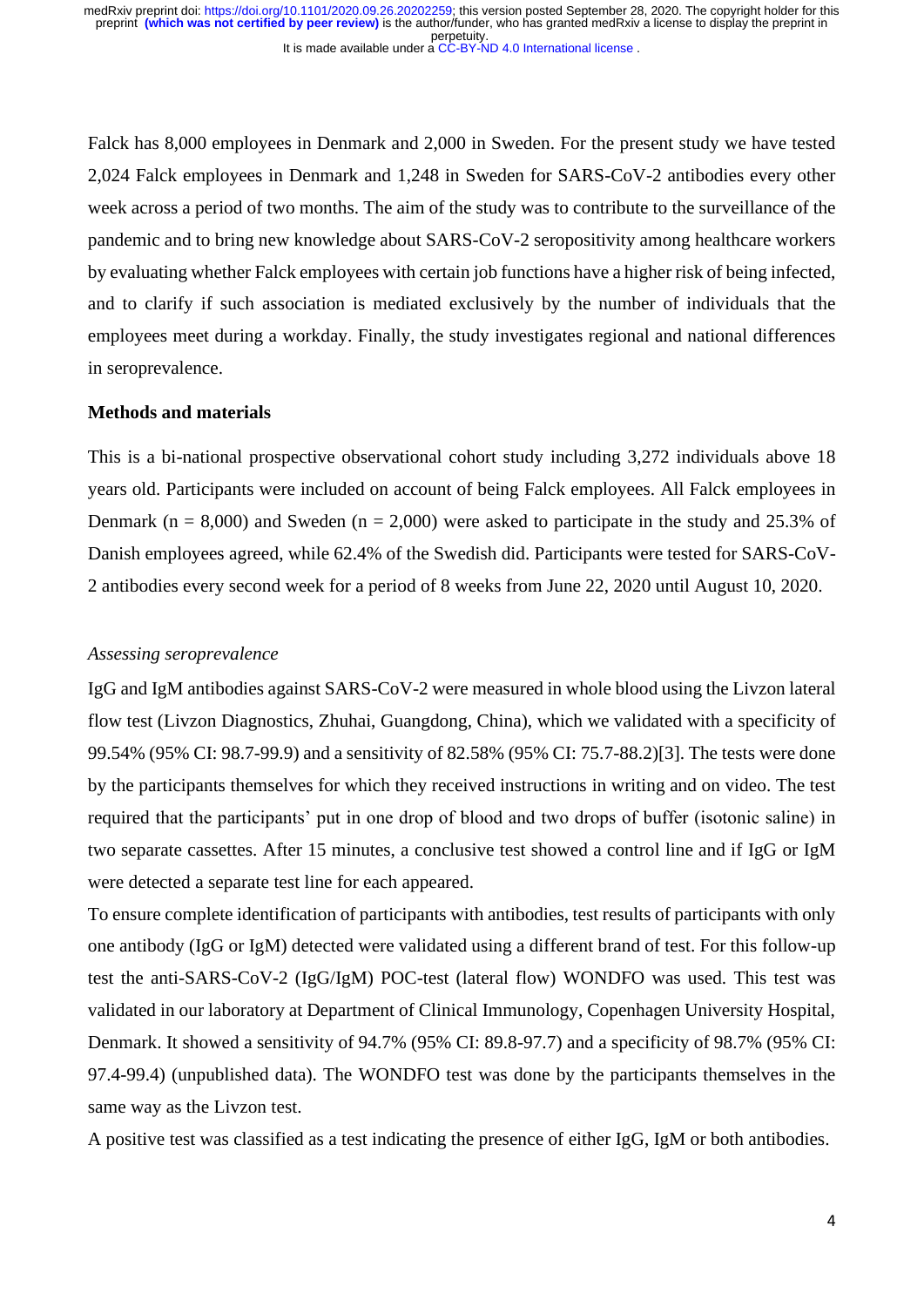# *Covariates*

On the four occasions that participants were tested for SARS-CoV-2 antibodies they also answered a brief questionnaire. In this they reported their job function: ambulance staff, firefighter, healthcare staff, office staff, roadside assistance or field staff. Participants were also asked to report their national region of residence during the study period, and whether they have had an antibody test done outside of this study. Moreover, participants indicated how many individuals they have encountered during workdays on average for the two weeks prior to testing: 0, 1-5, 6-10, 11-20, and more than 20.

## *Statistics*

Statistical analyses were performed using Enterprise Guide 7.1. Descriptive statistics were conducted to investigate the distribution of study participants, which was presented as frequencies and percentages. National differences in the distribution was examined using  $X^2$ -tests for categorial variables. The distribution of participants with a positive test was described using frequencies and percentages. Finally, multivariable logistic regression models were applied to assess the association between job function, number of people contacts and the risk of being tested positive with SARS-CoV-2 antibodies, respectively.

## *Ethical statement*

Invitations to participate in the study were sent out to all Falck employees in Denmark and Sweden individually through the governmental, personal, password protected email-system *E-boks* in Denmark and *Webropol* in Sweden. To ensure that participants were properly informed before they consented to participate in the study, online live webinars informing about the study were performed for Danish participants. During the webinars participants had the possibility to ask questions directly to the study organizers. It was not a demand from the Scientific Ethics Committee of Sweden that webinars were done, instead Swedish participants received written information and they were given contact information for the study organizer, which they were told to use if they had any questions. The study adheres with the General Data Protection Regulation[6] and the 'Scientific Ethical Treatment of Health Science Research Projects' law[7]. Moreover, participants are pseudonymized and data handling and analysis was conducted by an external statistician with no conflicting interests. Finally, to ensure that participants did not feel pressured into taking part in the study, testing for antibodies was also offered to those employees who did not wish to participate in the study. The study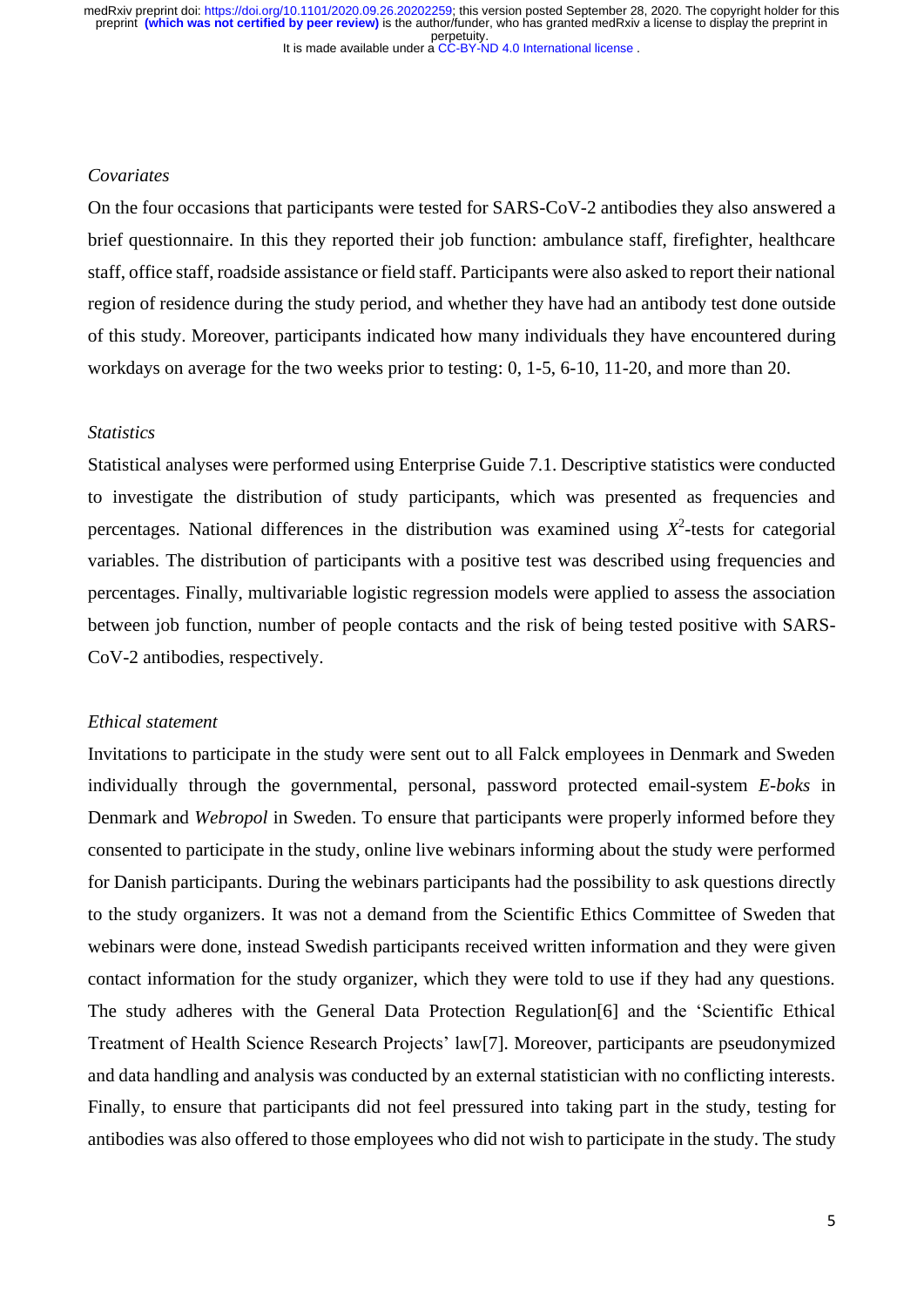was approved by the Scientific Ethics Committee of Denmark and Sweden, respectively (Denmark: Protocol number: H-20031227 and Sweden: 2020-02862).

# **Results**

In total, 3,272 (2,024 from Denmark and 1,248 from Sweden) participated in the study. Of these, 64%  $(n = 2,080)$  participated in all four rounds of testing, 86% (n = 2,800) participated in at least three rounds and 95% (n=3,096) participated in at least two rounds.

# *Characteristics of the study population*

There were national differences in the distribution of characteristics between Danish and Swedish participants (Table 1). More men than women participated in Denmark (75.5% men), while the opposite was the case among Swedish participants (32.9% men). In both countries about half of the participants were between the ages 40 and 60 years. A smaller proportion of Danish participants reported more than ten person contacts per day (9.7%) compared to Swedish participants (20.3%). This may be reflected by a smaller proportion of Danish participants being employed as healthcare staff (6.2% in Denmark versus 45.4% in Sweden), while a higher proportion is employed as

firefighters (26% in Denmark versus 2.2% in Sweden). Finally, the distribution of employees across the different national regions are in keeping with the size of the regions (Table 1).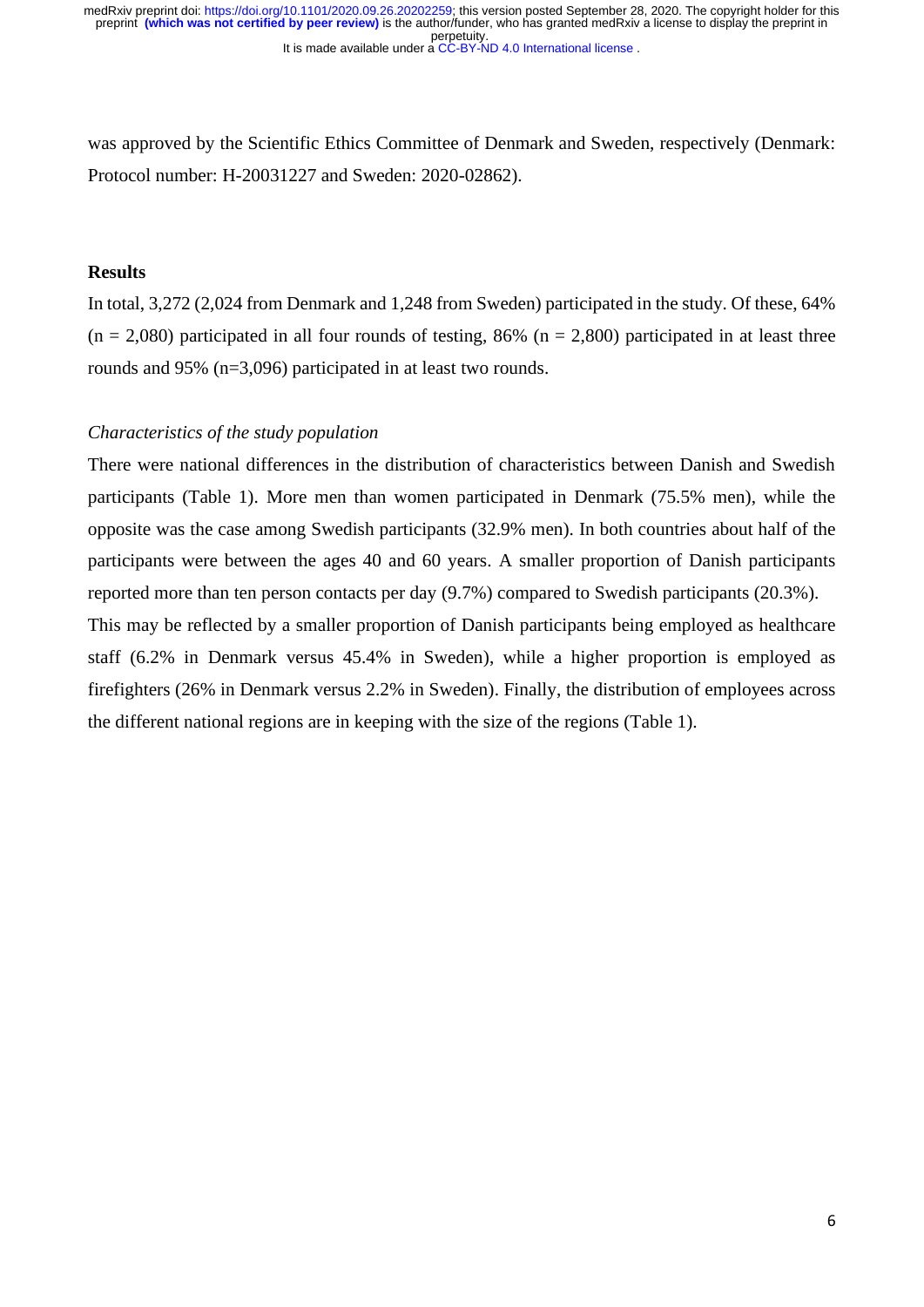It is made available under a CC-BY-ND 4.0 International license.

|                                     |                                   | All participants, N |            |                                  |              |
|-------------------------------------|-----------------------------------|---------------------|------------|----------------------------------|--------------|
| Characteristic                      |                                   | (%)                 |            | Sweden, $N$ (%) Denmark, $N$ (%) | $\mathbf{p}$ |
| ${\bf N}$                           |                                   | 3272                | 1248       | 2024                             |              |
| Sex                                 |                                   |                     |            |                                  | < .001       |
|                                     | Men                               | 1939 (59.3)         | 411 (32.9) | 1528 (75.5)                      |              |
|                                     | Women                             | 1333 (40.7)         | 837 (67.1) | 496 (24.5)                       |              |
| Age                                 | $\bullet$                         |                     |            |                                  | < .001       |
|                                     | $<$ 40                            | 916 (28.0)          | 374 (30.0) | 542 (26.8)                       |              |
|                                     | $40 - 60$                         | 1732 (52.9)         | 687 (55.0) | 1045(51.6)                       |              |
|                                     | $60+$                             | 624(19.1)           | 187 (15.0) | 437 (21.6)                       |              |
| Employment                          |                                   |                     |            |                                  | < .001       |
|                                     | Ambulance staff                   | 997 (30.5)          | 363 (29.1) | 634 (31.3)                       |              |
|                                     | Firefighter                       | 553 (16.9)          | 27(2.2)    | 526 (26.0)                       |              |
|                                     | Healthcare staff                  | 692(21.1)           | 567 (45.4) | 125(6.2)                         |              |
|                                     | Office staff                      | 717 (21.9)          | 267(21.4)  | 450 (22.2)                       |              |
|                                     | Roadside assistance/              | 313(9.6)            | 24(1.9)    | 289 (14.3)                       |              |
|                                     | field staff                       |                     |            |                                  |              |
| Customer or patient<br>contacts/day |                                   |                     |            |                                  | < .001       |
|                                     | $\boldsymbol{0}$                  | 1043 (32.0)         | 254(20.5)  | 789 (39.0)                       |              |
|                                     | $1 - 5$                           | 1066 (32.7)         | 476 (38.4) | 590 (29.2)                       |              |
|                                     | $6 - 10$                          | 707(21.7)           | 258 (20.8) | 449 (22.2)                       |              |
|                                     | $11 - 20$                         | 263(8.1)            | 125(10.1)  | 138(6.8)                         |              |
|                                     | $20+$                             | 185(5.7)            | 127(10.2)  | 58 (2.9)                         |              |
| Hospital region                     |                                   |                     |            |                                  | < .001       |
|                                     | Norra<br>sjukvårdsregionen        | 113(3.5)            | 113(9.1)   |                                  |              |
|                                     | Uppsala-Örebro<br>sjukvårdsregion | 207(6.3)            | 207(16.6)  |                                  |              |
|                                     | Stockholms<br>sjukvårdsregion     | 490 (15.0)          | 490 (39.3) |                                  |              |
|                                     | Sydöstra<br>sjukvårdsregionen     | 170(5.2)            | 170 (13.6) |                                  |              |
|                                     | Västra<br>sjukvårdsregionen       | 150(4.6)            | 150 (12.0) |                                  |              |
|                                     | Södra<br>sjukvårdsregionen        | 118(3.6)            | 118(9.5)   |                                  |              |
|                                     | Region Hovedstaden                | 506 (15.5)          |            | 506(25.1)                        |              |
|                                     | Region Sjælland                   | 321 (9.8)           |            | 321 (15.9)                       |              |

**Table 1** Description of the cohorts in Sweden and Denmark. These descriptions represent in the first test for each employee.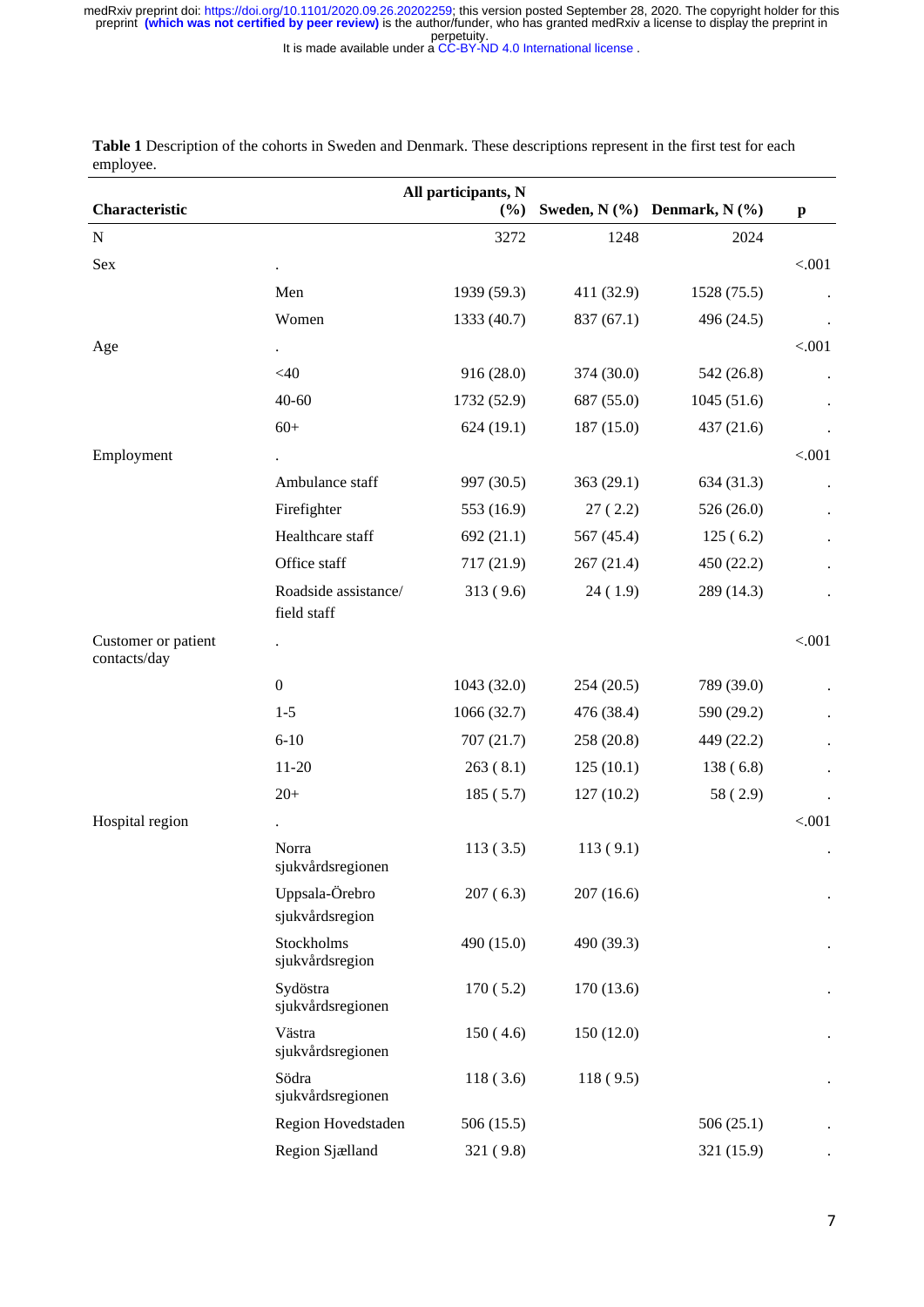It is made available under a CC-BY-ND 4.0 International license.

|                       |                    | All participants, N |            |                                  |           |  |
|-----------------------|--------------------|---------------------|------------|----------------------------------|-----------|--|
| <b>Characteristic</b> |                    | $\frac{6}{6}$       |            | Sweden, $N$ (%) Denmark, $N$ (%) | p         |  |
|                       | Region Syddanmark  | 349 (10.7)          |            | 349 (17.3)                       |           |  |
|                       | Region Midtjylland | 562 (17.2)          |            | 562 (27.9)                       | ٠         |  |
|                       | Region Nordiylland | 277 (8.5)           |            | 277 (13.7)                       | ٠         |  |
| Former PCR test       |                    |                     |            |                                  | ${<}001$  |  |
|                       | Yes                | 1016(31.5)          | 185(14.8)  | 831 (42.1)                       | $\bullet$ |  |
|                       | N <sub>0</sub>     | 2207 (68.5)         | 1063(85.2) | 1144 (57.9)                      | ٠         |  |

**Table 1** Description of the cohorts in Sweden and Denmark. These descriptions represent in the first test for each employee.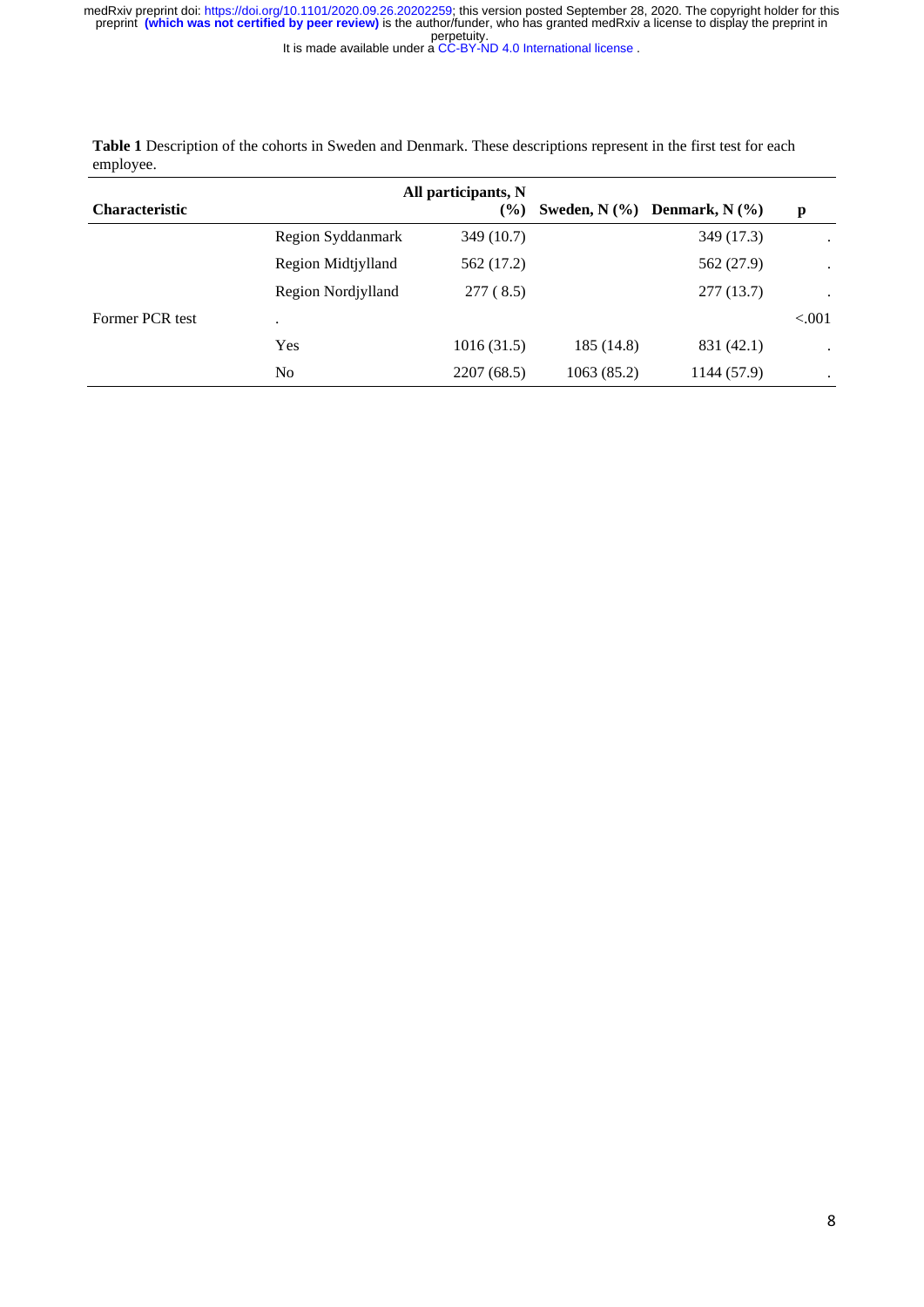#### It is made available under a CC-BY-ND 4.0 International license.

#### *Proportion of positive immune test*

Among the 3,272 included employees, 29 (0.9%) did not have a valid test result. Because of the lower sensitivity compared to specificity a person was considered positive if they had a least one positive test: After the first test 3.3% (n=107) was tested positive, after second test 4,1% (n=133) was tested positive, after three test 4,7% (n=153) and after fourth test 159 (4.9%) were tested positive for SARS-CoV-2 antibodies, corresponding to 2.8% of Danish participants and 8.3% of Swedish participants (Table 2). The group of participants aged 60 years and above had the lowest proportion of seropositivity. Ambulance staff had the highest proportion in both countries, whereas firefighters had the lowest. Among Swedish participants it seems that the proportion of seropositivity increases with the number of people contacts during a workday. Similar is not observed among Danish participants (Table 2).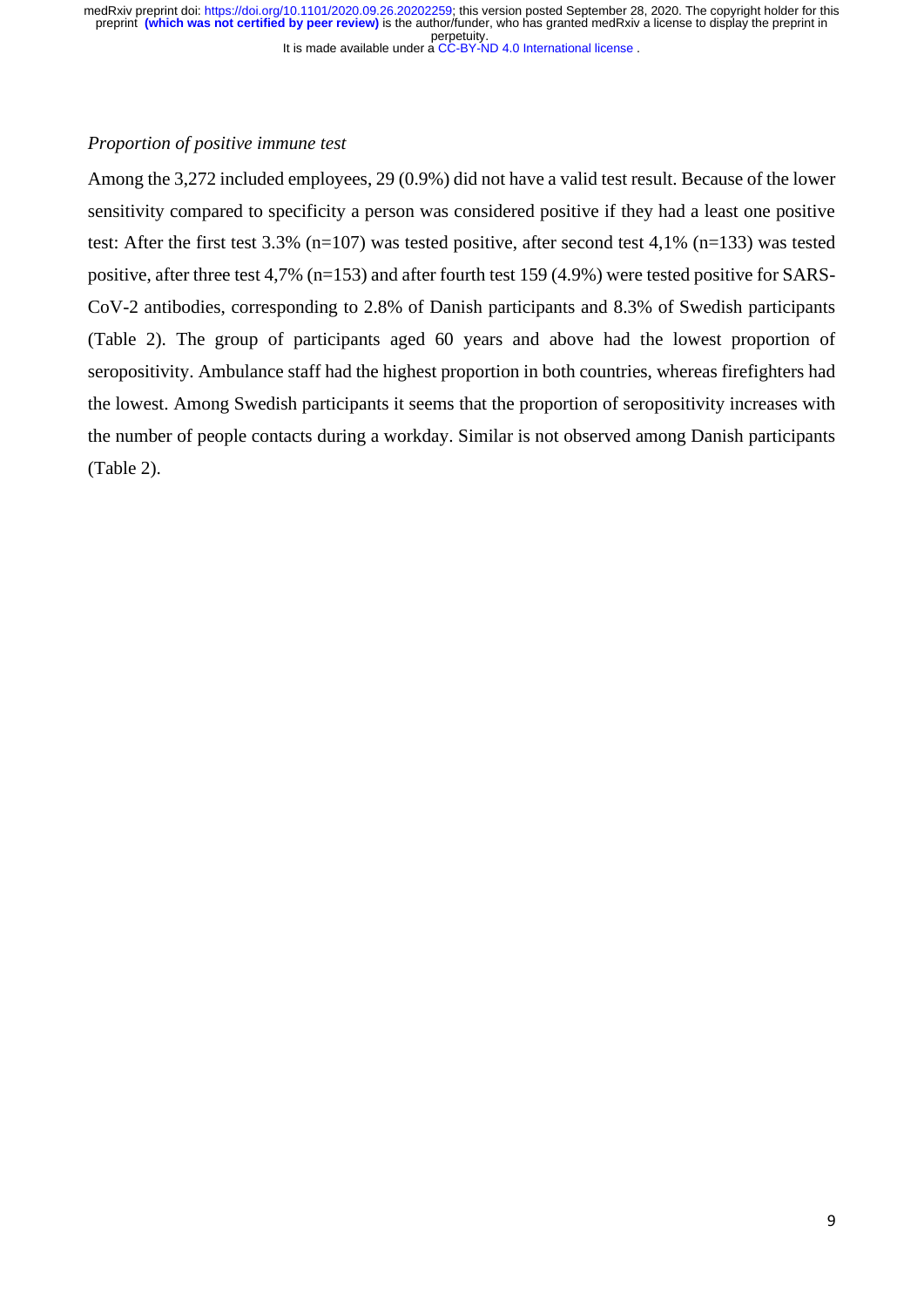It is made available under a CC-BY-ND 4.0 International license.

| Characteristic                      |                                    | Number with a positive<br>test result $(\% )$ | <b>Sweden</b><br>Positive N $(\% )$ | <b>Denmark</b><br>Positive N $(\% )$ |
|-------------------------------------|------------------------------------|-----------------------------------------------|-------------------------------------|--------------------------------------|
| Sex                                 | Men                                | 77(4.0)                                       | 34(8.4)                             | 43(2.8)                              |
|                                     | Women                              | 82(6.2)                                       | 69(8.3)                             | 13(2.6)                              |
| Age                                 | $<$ 40                             | 49(5.4)                                       | 33(9.0)                             | 16(3.0)                              |
|                                     | $40 - 60$                          | 90(5.2)                                       | 60(8.8)                             | 30(2.9)                              |
|                                     | $60+$                              | 20(3.2)                                       | 10(5.4)                             | 10(2.3)                              |
| Employment                          | Ambulance staff                    | 79 (8.0)                                      | 53 (14.7)                           | 26(4.1)                              |
|                                     | Firefighter                        | 9(1.6)                                        | 1(3.8)                              | 8(1.5)                               |
|                                     | Healthcare staff                   | 33(4.8)                                       | 31(5.5)                             | $<$ 3                                |
|                                     | Office staff                       | 27(3.8)                                       | 16(6.1)                             | 11(2.5)                              |
|                                     | Roadside<br>assistance/field staff | 11(3.5)                                       | $<$ 3                               | 9(3.1)                               |
| Customer or patient<br>contacts/day | $\boldsymbol{0}$                   | 27(2.6)                                       | 17(6.7)                             | 10(1.3)                              |
|                                     | $1 - 5$                            | 50(4.7)                                       | 28(5.9)                             | 22(3.8)                              |
|                                     | $6 - 10$                           | 40(5.7)                                       | 22(8.5)                             | 18(4.0)                              |
|                                     | $11 - 20$                          | 20(7.6)                                       | 16(12.9)                            | 4(2.9)                               |
|                                     | $20+$                              | 21(11.3)                                      | 19(14.8)                            | $<$ 3                                |
| Hospital region                     | Norra<br>sjukvårdsregionen         |                                               | $\boldsymbol{0}$                    |                                      |
|                                     | Uppsala-Örebro<br>sjukvårdsregion  |                                               | 11(5.4)                             |                                      |
|                                     | Stockholms<br>sjukvårdsregion      |                                               | 62(12.8)                            |                                      |
|                                     | Sydöstra<br>sjukvårdsregionen      |                                               | 16(9.5)                             |                                      |
|                                     | Västra<br>sjukvårdsregionen        |                                               | 11(7.4)                             |                                      |
|                                     | Södra<br>sjukvårdsregionen         |                                               | 3(2.6)                              |                                      |
|                                     | Region Hovedstaden                 |                                               |                                     | 12(2.4)                              |
|                                     | Region Sjælland                    |                                               |                                     | 12(3.8)                              |
|                                     | Region Syddanmark                  |                                               |                                     | 9(2.6)                               |
|                                     | Region Midtjylland                 |                                               |                                     | 18(3.2)                              |
|                                     | Region Nordjylland                 |                                               |                                     | 5(1.8)                               |

**Table 2** Number and proportion of employees with at least one positive test and its dependence of employee characteristics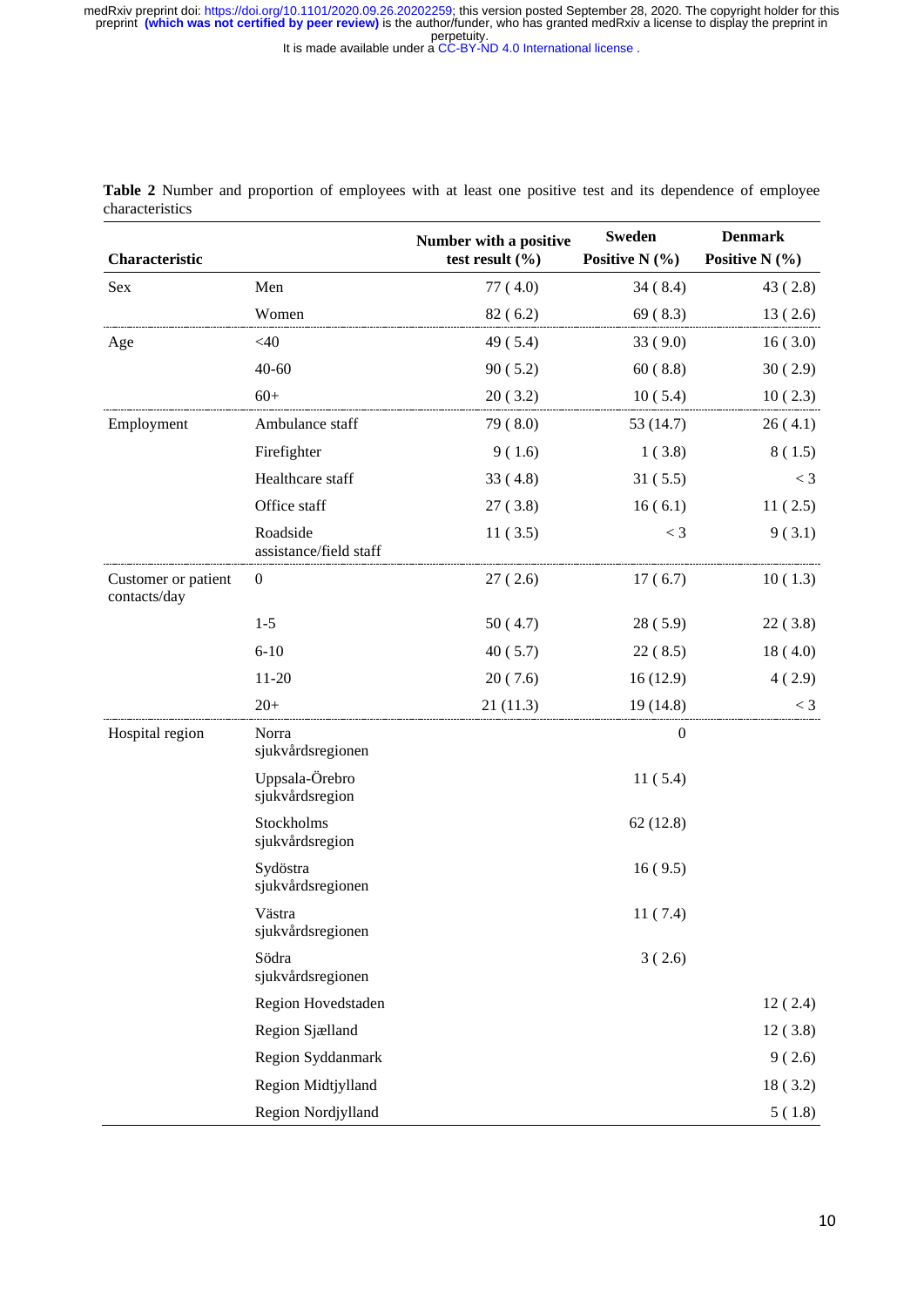The multiple logistic regression analyses identified a dose-response trend between average number of people contacts during a workday and risk of being tested positive for SARS-CoV-2 antibodies. The estimates do not change when adjusted for age and sex, however when also region is included as a covariate, the ORs attenuate, but remain statistically significant. In the full model including information on sex, age, region and type of employment, it appears that the risk of seropositivity is doubled in employees with 11-20 contacts a day compared to zero contacts per day ( $OR = 2.3$ , 95%) CI: 1.2-4.6), while the risk is tripled in employees with more than 20 contacts a day ( $OR = 2.9$ , 95%) CI: 1.5-5.8) (Table 3).

Compared to office staff/field staff, the crude model showed that ambulance staff had the highest risk of getting a positive test response (OR = 2.2, 95% CI: 1.4-3.4). Healthcare staff also had an increased risk compared to office staff/field staff (OR = 1.3, 95% CI: 0.8-2.1), while firefighters and roadside assistance had a lower risk of infection (OR = 0.4,  $95\%$  CI: 0.2-0.9; OR = 0.9,  $95\%$  CI: 0.5-1.9, respectively). When adjusted for age, sex and region and the OR's attenuated. Applying the full model, which also included number of people contacts a day, ORs attenuated further and became statistically insignificant (Table 3). Because of the low seroprevalence among Danish participants, follow-up analyses only including Swedish participants were done. These showed similar results (Table 4).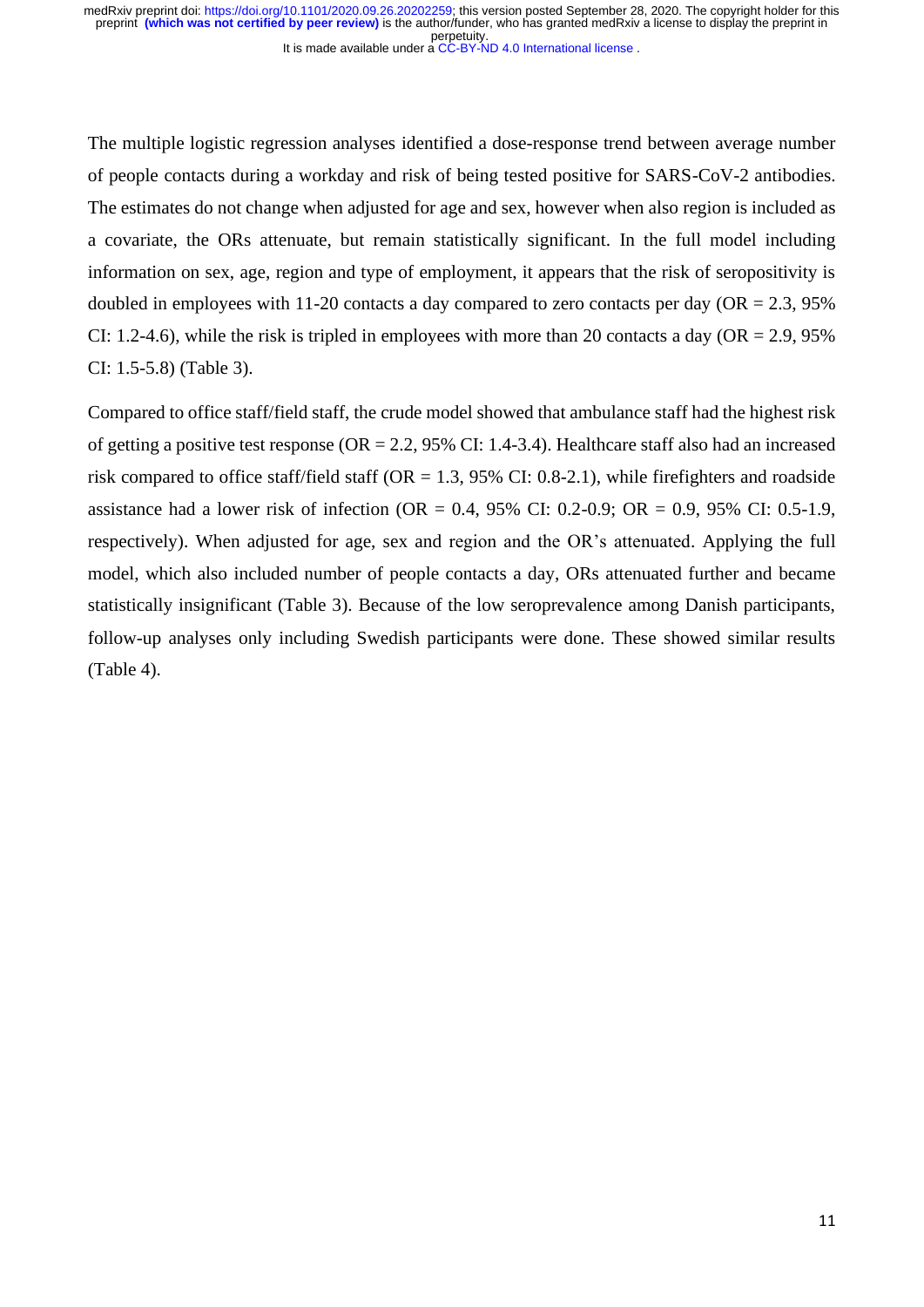It is made available under a CC-BY-ND 4.0 International license.

|                                                 |                  |      | <b>Adjusted for</b> |      | <b>Adjusted for</b> |      | Full model*      |      |
|-------------------------------------------------|------------------|------|---------------------|------|---------------------|------|------------------|------|
|                                                 | Unadjusted       |      | age and sex         |      | age, sex and region |      |                  |      |
|                                                 | OR (95% CI)      | P    | OR (95% CI)         | P    | OR (95% CI)         | P    | OR (95% CI)      | P    |
| Number of customer or<br>patient contacts a day |                  | 0.00 |                     | 0.00 |                     | 0.00 |                  | 0.02 |
| $0$ (reference)                                 | 1                |      | 1                   |      | 1                   |      | 1                |      |
| $1 - 5$                                         | $1.8(1.1 - 3.0)$ |      | $1.9(1.2-3.0)$      |      | $1.6(1.0 - 2.7)$    |      | $1.4(0.8-2.5)$   |      |
| $6 - 10$                                        | $2.2(1.4 - 3.7)$ |      | $2.3(1.4-3.9)$      |      | $2.1(1.3 - 3.5)$    |      | $1.7(0.9-3.0)$   |      |
| $11-20$                                         | $3.1(1.7 - 5.6)$ |      | $3.3(1.8-5.9)$      |      | $2.6(1.4 - 4.8)$    |      | $2.3(1.2-4.6)$   |      |
| $20+$                                           | $4.8(2.6 - 8.6)$ |      | $4.6(2.6-8.4)$      |      | $3.4(1.8 - 6.4)$    |      | $2.9(1.5-5.8)$   |      |
| <b>Employment type</b>                          |                  | 0.00 |                     | 0.00 |                     | 0.00 |                  | 0.06 |
| Office staff / field staff<br>(reference)       | $\mathbf{1}$     |      | $\mathbf{1}$        |      | 1                   |      | 1                |      |
| Ambulance staff                                 | $2.2(1.4 - 3.4)$ |      | $2.7(1.7 - 4.3)$    |      | $2.1(1.3 - 3.4)$    |      | $1.4(0.8 - 2.6)$ |      |
| Firefighter                                     | $0.4(0.2 - 0.9)$ |      | $0.6(0.3 - 1.3)$    |      | $0.7(0.3 - 1.6)$    |      | $0.6(0.2 - 1.3)$ |      |
| Healthcare staff                                | $1.3(0.8 - 2.1)$ |      | $1.2(0.7 - 2.1)$    |      | $1.0(0.6 - 1.8)$    |      | $0.8(0.4 - 1.5)$ |      |
| Roadside assistance                             | $0.9(0.5 - 1.9)$ |      | $1.3(0.6 - 2.8)$    |      | $1.5(0.7 - 3.2)$    |      | $1.0(0.5 - 2.3)$ |      |

#### **Table 3: Logistic regression of risk of positive immune covid-19 test**

\*Model includes sex, age, national region, number of customer/patients contacts a day, and employment type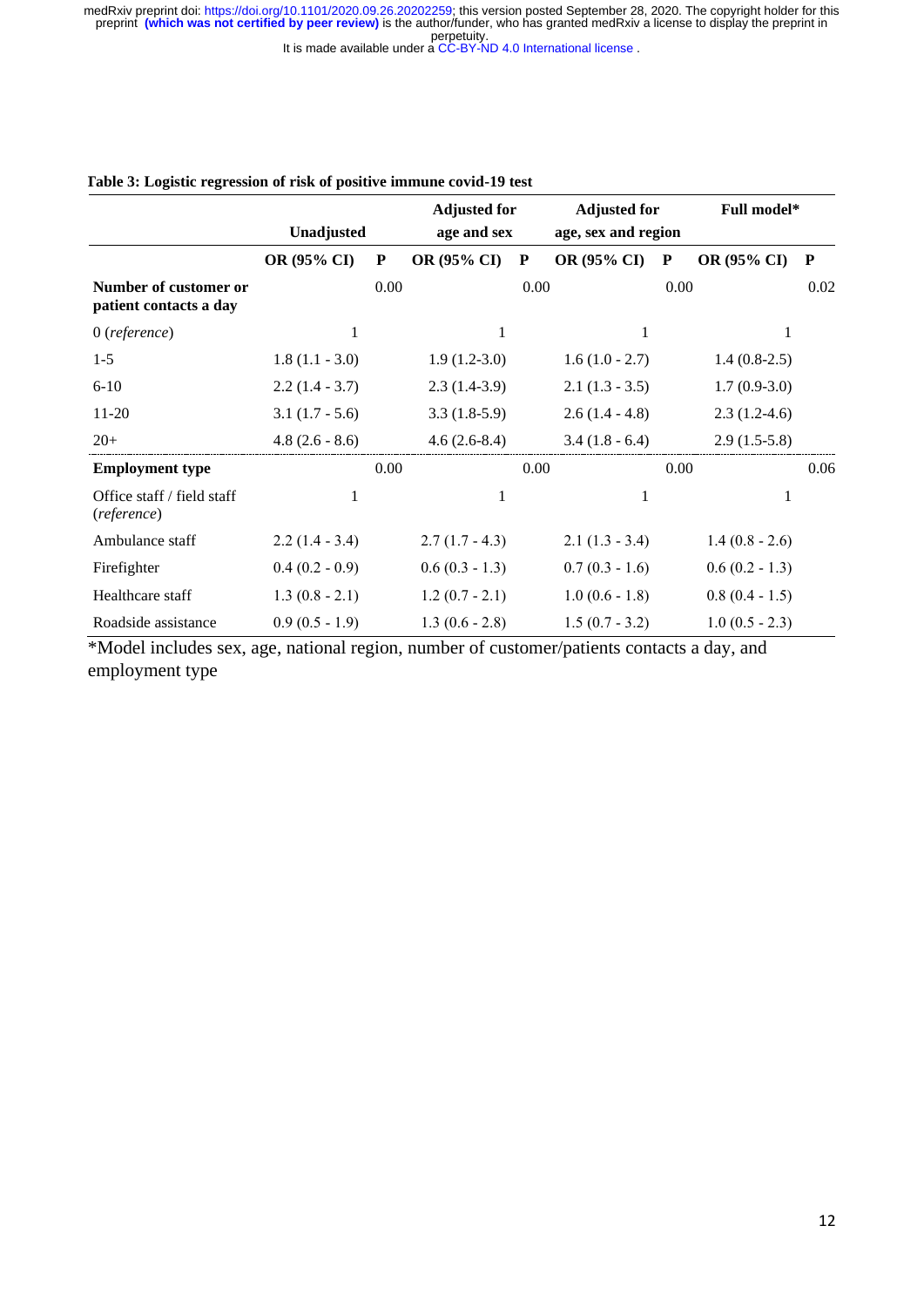It is made available under a CC-BY-ND 4.0 International license.

| <b>Only including Swedish participants</b>      |                  | <b>Adjusted for</b> |                  | <b>Adjusted for</b> |                                         | Full model* |                  |           |
|-------------------------------------------------|------------------|---------------------|------------------|---------------------|-----------------------------------------|-------------|------------------|-----------|
|                                                 | Unadjusted       |                     | age and sex      |                     | age, sex and region in<br><b>Sweden</b> |             |                  |           |
|                                                 | OR (95% CI)      | ${\bf P}$           | OR (95% CI)      | ${\bf P}$           | OR (95% CI)                             | ${\bf P}$   | OR (95% CI)      | ${\bf P}$ |
| Number of customer or<br>patient contacts a day |                  | 0.00                |                  | 0.00                |                                         | 0.00        |                  | 0.03      |
| $0$ (reference)                                 | $\mathbf{1}$     |                     | $\mathbf{1}$     |                     | 1                                       |             | 1                |           |
| $1 - 5$                                         | $0.9(0.5 - 1.6)$ |                     | $0.9(0.5 - 1.7)$ |                     | $1.0(0.5 - 1.9)$                        |             | $0.9(0.4 - 1.8)$ |           |
| $6 - 10$                                        | $1.3(0.7 - 2.5)$ |                     | $1.3(0.7 - 2.5)$ |                     | $1.4(0.7 - 2.8)$                        |             | $1.2(0.5 - 2.5)$ |           |
| $11-20$                                         | $2.1(1.0 - 4.2)$ |                     | $2.1(1.0 - 4.3)$ |                     | $2.3(1.1 - 4.7)$                        |             | $2.0(0.9 - 4.5)$ |           |
| $20+$                                           | $2.4(1.2 - 4.8)$ |                     | $2.4(1.2 - 4.8)$ |                     | $2.8(1.4 - 5.7)$                        |             | $2.3(1.0 - 5.1)$ |           |
| <b>Employment type</b>                          |                  | 0.00                |                  | 0.00                |                                         | 0.06        |                  | 0.23      |
| Office staff / field staff<br>(reference)       | $\mathbf{1}$     |                     | $\mathbf{1}$     |                     | 1                                       |             | 1                |           |
| Ambulance staff                                 | $2.6(1.5 - 4.7)$ |                     | $2.9(1.6 - 5.2)$ |                     | $2.3(1.2 - 4.3)$                        |             | $1.8(0.9 - 3.7)$ |           |
| Firefighter                                     | $0.6(0.1 - 4.9)$ |                     | $0.7(0.1 - 6.0)$ |                     | $0.7(0.1 - 6.1)$                        |             | $0.4(0.0 - 3.8)$ |           |
| Healthcare staff                                | $0.9(0.5 - 1.7)$ |                     | $0.9(0.5 - 1.7)$ |                     | $1.2(0.6 - 2.2)$                        |             | $1.0(0.5 - 2.1)$ |           |
| Roadside assistance                             | $1.4(0.3 - 6.5)$ |                     | $1.7(0.4 - 8.2)$ |                     | $1.2(0.3 - 6.1)$                        |             | $1.1(0.2 - 5.4)$ |           |

#### **Table 4: Logistic regression of risk of positive immune covied-19 test**

\*Model includes sex, age, national region, number of customer/patients contacts a day, and employment type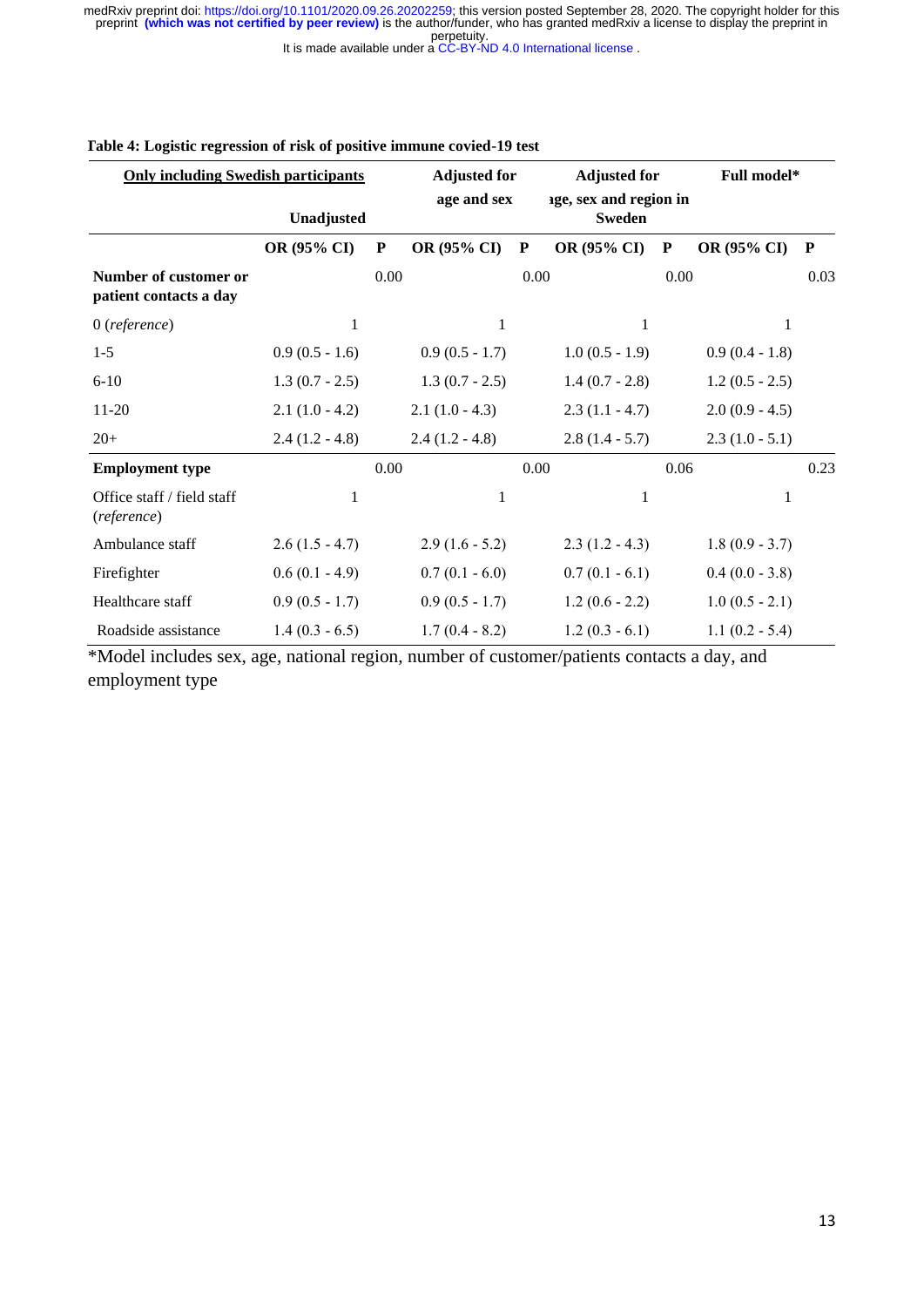### **Discussion**

Of the 3,272 Falck employees participating in this study, 159 (4.9%) tested positive for SARS-CoV-2 antibodies. The seroprevalence was lower among Danish Falck employees than among those from Sweden (2.8% in Denmark and 8.3% in Sweden). We also found that number of customer or patient interactions during a workday was the most prominent predictor for seropositivity.

It is plausible that the national variance in seroprevalence between the two countries is a result of different governmental strategies for dealing with the pandemic. The seroprevalences of 2.8% and 8.3% observed among Danish and Swedish Falck employees, respectively are higher than those observed among Danish (1.7%)[8] and Swedish (6.8%)[9] otherwise healthy blood donors. Blood donors represent an age and sex distribution similar to that of the background population between the ages 18 and 65. An explanation for part of the increase in the seroprevalence is that this expected to increase with time.

Before the study commenced, we hypothesized that employees could be divided into risk groups dependent on the suspected number of people contacts during a workday, with a higher number indicating a higher risk. The present results validate this, as analyses revealed a dose-response trend in the association between number of customer or patient interactions and risk of seropositivity. Furthermore, analyses showed that customer or patient interactions had a higher impact on the risk than job function did. We also found that ambulance staff had the highest risk of seropositivity. The OR attenuated when adjusted for sex, age, and national region. The OR attenuated even further and became statistically insignificant when number of people contacts a day was added as a covariate in the statistical model. Therefore, it is plausible that the observed increased risk is explained by a related high level of customer or patient interaction, but it may also be that work exposure for ambulance staff confer a particular risk as ambulance staff cannot reject patients with possible symptoms of COVID-19. Even though Danish ambulance staff were only asked to wear masks when they came in contact with a potential COVID-19 sufferer, while Swedish ambulance staff were asked to wear masks at all patient contacts we found a significantly higher seroprevalence among Swedish ambulance staff (14.7%) than among Danish (4.1%). This may be evidence that the masks carried by staff did not protect against infection. A way to potentially increase the efficiency is to ask patients to wear masks as well.

In support of our finding, a recently published study including healthcare workers from the Capital Region of Denmark found that paramedics had highest seroprevalence out of all hospital staff (4.95%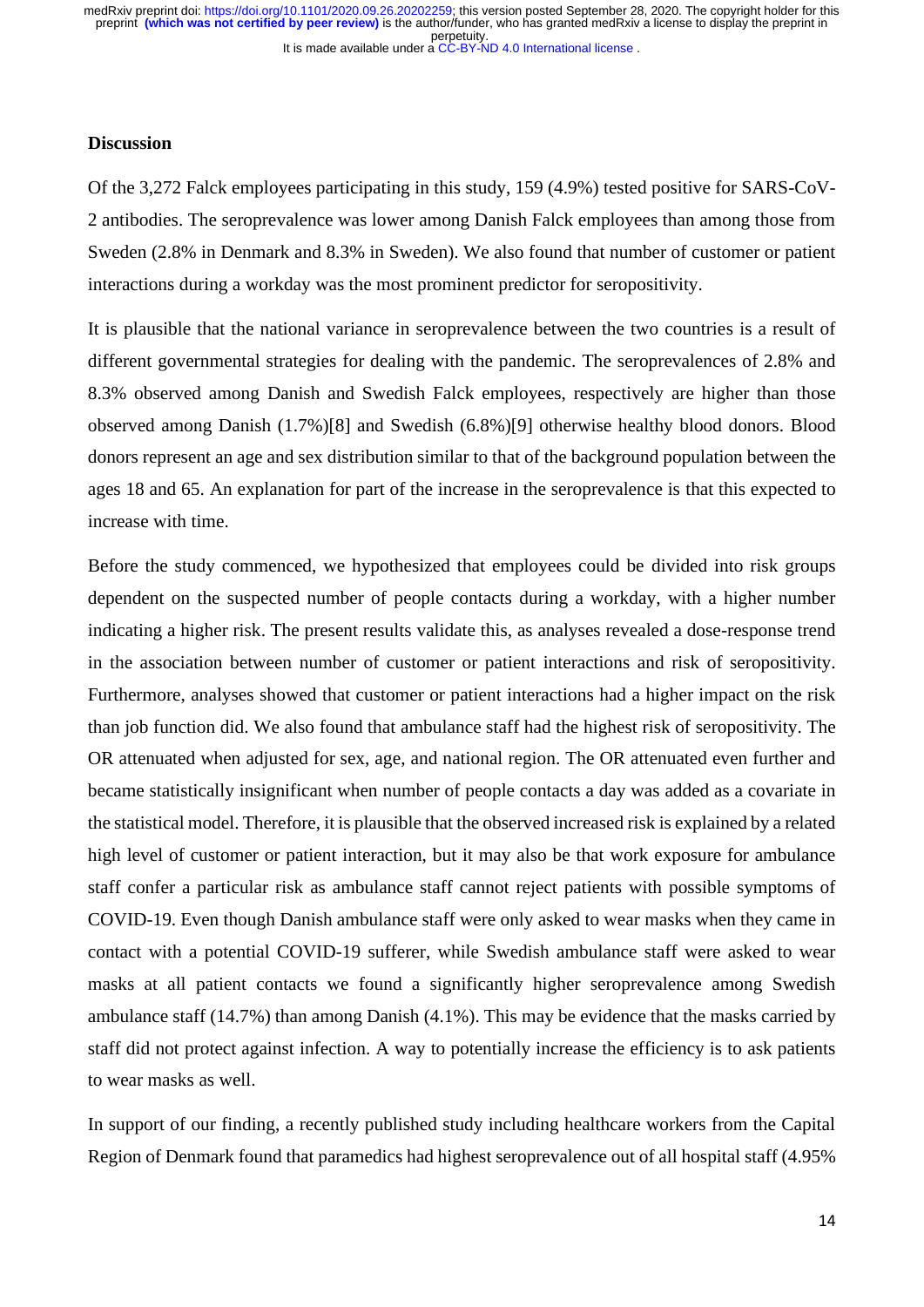of paramedics tested positive versus 4.04% of all hospital staff)[3]. In the same study it was also found that the seroprevalence was significantly higher in men compared to women[3], which the present study do not support. This may be explained by the fact that there are more women working as ambulance staff in Sweden, while there are more men in Denmark. Moreover, the present study shows that a smaller proportion of employees above 60 years old test positive for antibodies. This may be explained by the elderly being aware of their increased risk of more severe COVID-19 illness and therefore taking more personal precautions to avoid infection.

A specific strength of the present study is the inclusion of participants from different countries and from different regions within these. It is also a strength that the participants were tested for antibodies several times across the study period, which ensured a more accurate estimation of the seroprevalence. This is important as antibodies develop up to 19 days after having COVID-19[10]. Another methodological strength is the fact that participants were not selected due to experience of COVID-19 symptoms.

Limitations of the study is the self-reported nature of data. Participants had to perform the antibody tests themselves and report the results back to the study organizers. This may have caused misclassification of cases. However, if such bias exists it is likely to be random and therefore not affect study results. Moreover, the relatively low sensitivity of the test (82.58%) has potentially caused an underestimation of the seroprevalence. Testing participants multiple times may have reduced the level of underestimation. The potential underestimation was further reduced by additional testing of participants who tested positive for only one of the two SARS-CoV-2 antibodies IgM or IgG. Another limitation to the study is the number of participants. Since the seroprevalence is low, the statistically insignificant findings may be an artefact of reduced statistical power. Moreover, because of the low seroprevalence and because the infection rate has been low during the study period, we did not have statistical power to investigate the development of the seroprevalence across time or to test for interactions. Descriptive statistics presenting the distribution of seropositivity among study participants, seem to present a trend among Swedish employees showing that the more people contact an employee encounter during a workday, the higher the proportion of employees with a positive test. We do not observe a similar trend among Danish participants. However, this is likely to be explained by the low number of Danish employees with more than 10 contacts a day.

To conclude, this is the first bi-national investigation of SARS-CoV-2 seroprevalence among healthcare workers. The Falck concern employs many people with different job functions and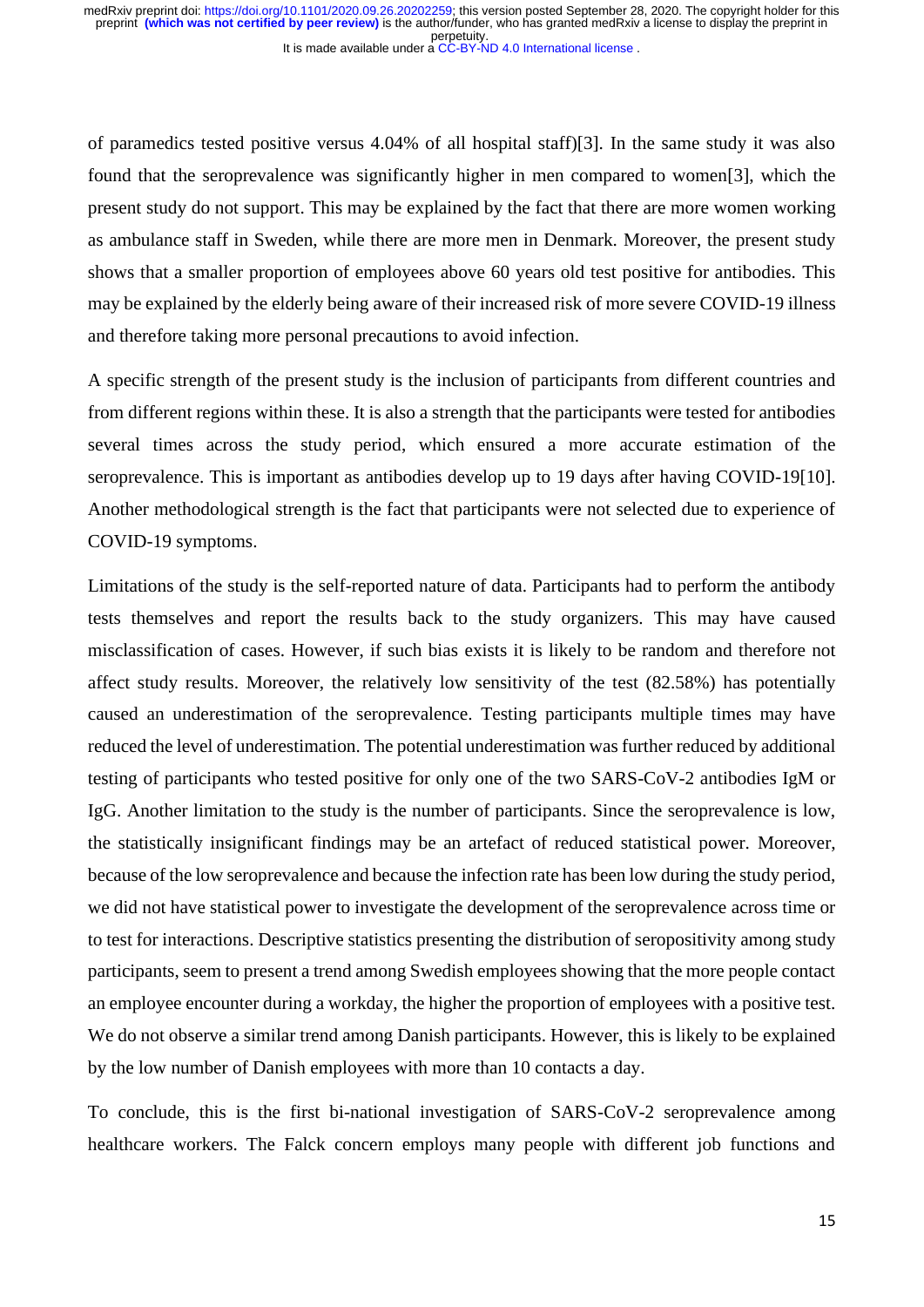therefore represent groups in different risks of getting infected with SARS-CoV-2. Findings from this study represent an important contribution to surveillance of seropositivity in society and to the understanding of how this virus spreads. Such knowledge is imperative in constructing the most appropriate public health policies for dealing with the pandemic. Our study clearly shows that social interaction with customers or patients is the biggest risk factor for getting infected with SARS-CoV-2 in our study population. Moreover, we observed a higher seroprevalence among Falck employees than among the background population in both countries, and we found a significant variance in seroprevalence between employees in Denmark and Sweden.

# **Funding**

This work was supported by the Lundbeck Foundation [grant number R349-2020-1172].

# **Acknowledgement**

We wish to thank Falck employees Regine Mobech, Mette Wejs Bojsen and Jakob Riis for their important contribution to this study. Further, we want to express our appreciation to the Falck employees who participated in the study.